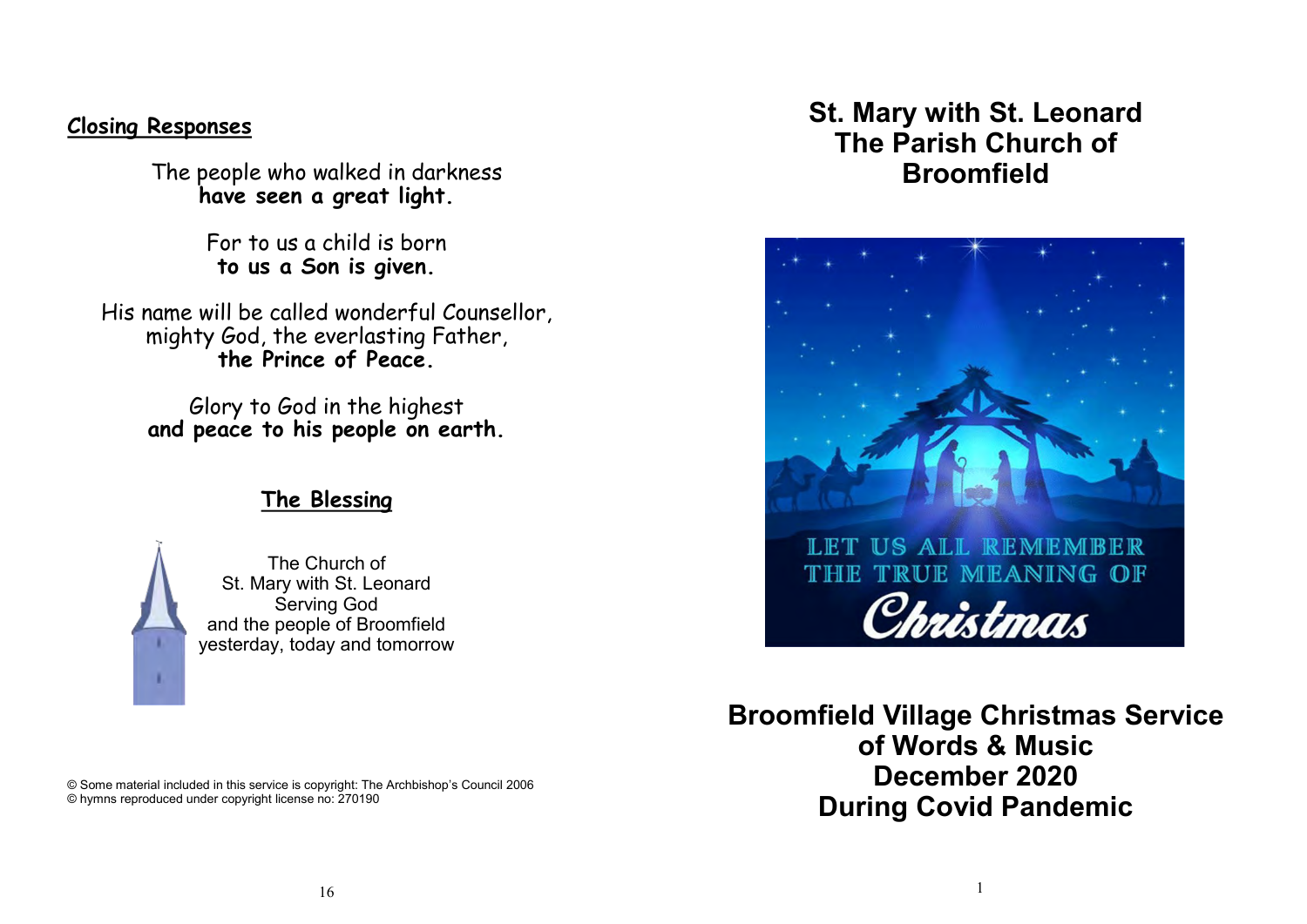### **Ding dong! Merrily on high**

Ding dong merrily on high, In heav'n the bells are ringing: Ding dong! verily the sky Is riv'n with angel singing Gloria Hosanna in excelsis! Gloria Hosanna in excelsis!

E'en so here below, below, Let steeple bells be swungen, And "Io, io, io!" By priest and people sungen Gloria Hosanna in excelsis! Gloria Hosanna in excelsis!

Pray you, dutifully prime Your matin chime, ye ringers, May you beautifully rhyme Your eve'time song, ye singers Gloria Hosanna in excelsis! Gloria Hosanna in excelsis!

Gloria Hosanna in excelsis! Gloria Hosanna in excelsis! Hosanna in excelsis!!!

Jackie Evancho

#### **If I Am …**

If I am a king, my crown I will give to him. If I am a caroler, I 'll sing to Him the best hymns. If I am a shepherd, the best lamb I 'll bring If I am an angel, I 'd give Him my wings. If I am the wise man, I 'd give my wealth away. If I am a soldier, I 'll die for Him all the way. But I 'm just a poor little child, with nothing much to give, but to offer my little hands and my little feet. To glorify the one in the manger that was born, the hope and light of this mixed -up world. I give my heart to the one that was born to die, and brings freedom to all mankind. I am just a little child today, I 'll do bigger things for Him one day. I 'd give my life, my all, to the One who calls me. Jesus Christ was born to set me free, and this is what Christmas means to me. *Author Unknown*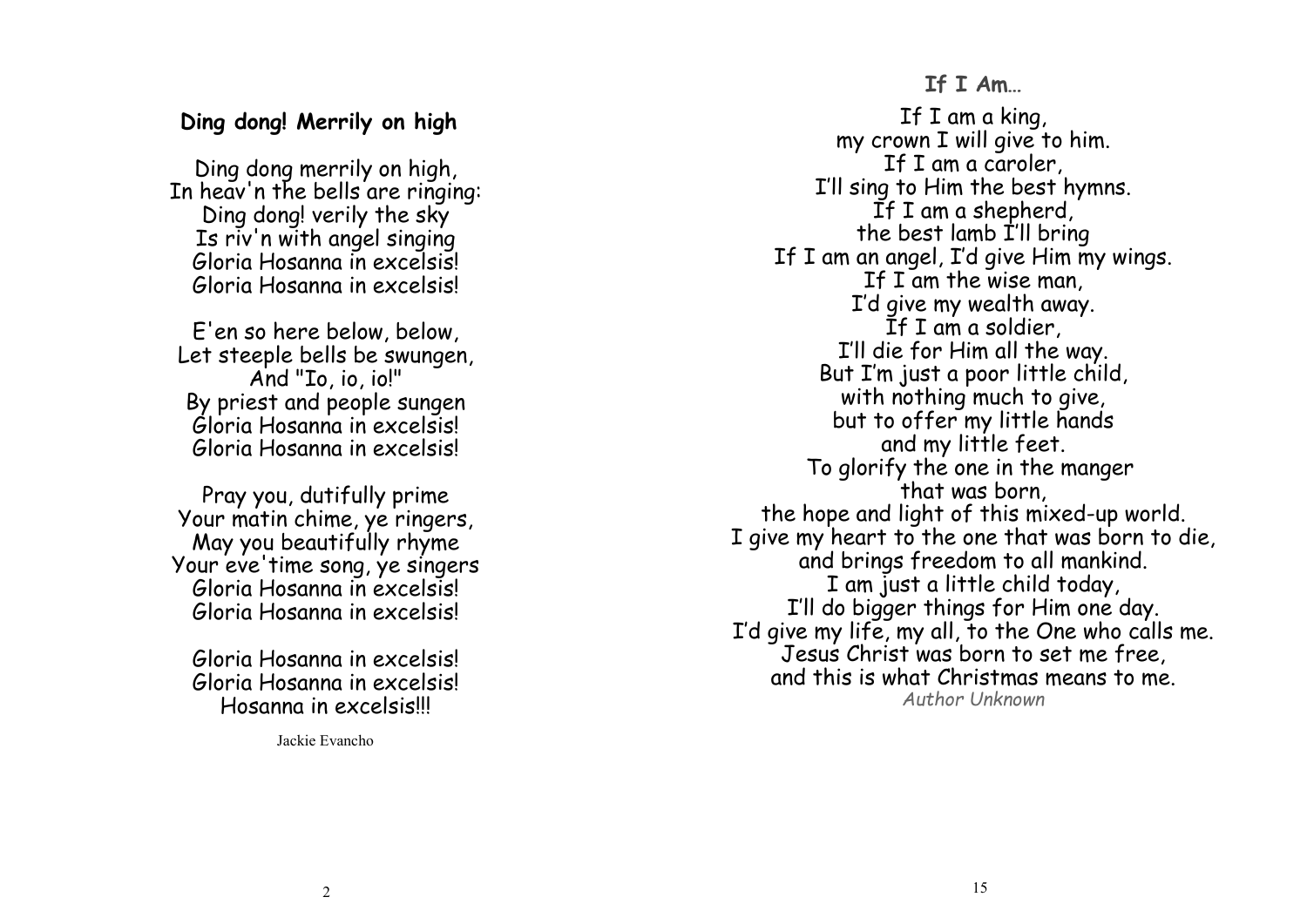# **Joy to the world!**

Joy to the world! The Lord is come Let earth receive her King! Let every heart prepare Him room And heaven and nature sing And heaven and nature sing And heaven, and heaven and nature sing

Joy to the world! The Saviour reigns Let earth their songs employ While fields and floods Rocks, hills and plains Repeat the sounding joy Repeat the sounding joy Repeat, repeat the sounding joy

He rules the world with truth and grace And makes the nations prove the glories of His righteousness And wonders of His love And wonders of His love And wonders, and wonders of His love

Isaac Watts

**Prayers will be led**

### **"How the Grinch Stole Christmas" by Dr. Suess**

…So he paused. And the Grinch put his hand to his ear. And he did hear a sound rising over the snow. It started in low. Then it started to grow.

But the sound wasn't sad! Why, this sound sounded merry! It couldn't be so! But it WAS merry! VERY!

He stared down at Whoville! The Grinch popped his eyes! Then he shook! What he saw was a shocking surprise! Every Who down in Whoville, the tall and the small, Was singing! Without any presents at all! He HADN'T stopped Christmas from coming! IT CAME! Somehow or other, it came just the same!

And the Grinch, with his grinch-feet ice-cold in the snow, stood puzzling and puzzling: "How could it be  $SO<sup>11</sup>$ "It came without ribbons! It came without tags!" "It came without packages, boxes or bags!" And he puzzled three hours, till his puzzler was sore. Then the Grinch thought of something he hadn't before! "Maybe Christmas," he thought, "doesn't come from a store." "Maybe Christmas...perhaps… means a little bit more!…"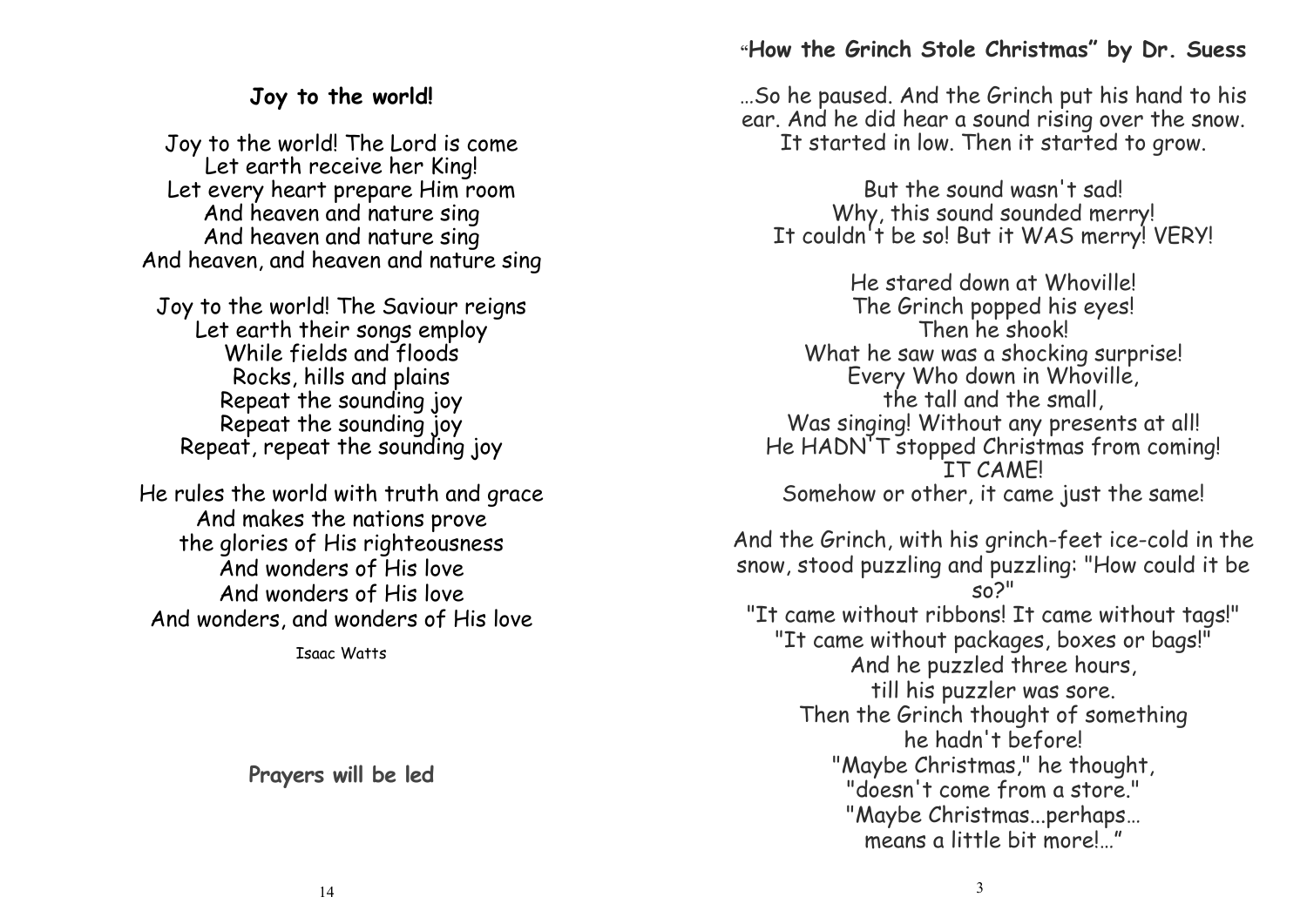#### **Bidding Prayer** Which concludes with the words of the Lord's Prayer

**Our Father, which art in heaven, hallowed be thy name; thy kingdom come; thy will be done, in earth as it is in heaven. Give us this day our daily bread. And forgive us our trespasses, as we forgive them that trespass against us. And lead us not into temptation; but deliver us from evil. For thine is the kingdom, the power and the glory, for ever and ever. Amen**

> **Deck the Halls** Deck the halls with boughs of holly Fa la la la la, la la la la 'Tis the season to be jolly Fa la la la la, la la la la Don we now our gay apparel Fa la la la la, la la la la Troll the ancient Yuletide carol Fa la la la la, la la la la

> See the blazing yule before us Fa la la la la, la la la la Strike the harp and join the chorus Fa la la la la, la la la, la Follow me in merry measure Fa la la, fa la la, la la, la While I tell of Yuletide treasure Fa la la la la, la la la la

When they had heard the king, they set out; and there, ahead of them, went the star that they had seen at its rising, until it stopped over the place where the child was. When they saw that the star had stopped, they were overwhelmed with joy. On entering the house, they saw the child with Mary his mother; and they knelt down and paid him homage. Then, opening their treasure-chests, they offered him gifts of gold, frankincense, and myrrh.

**Thank you Lord, for your word to us**

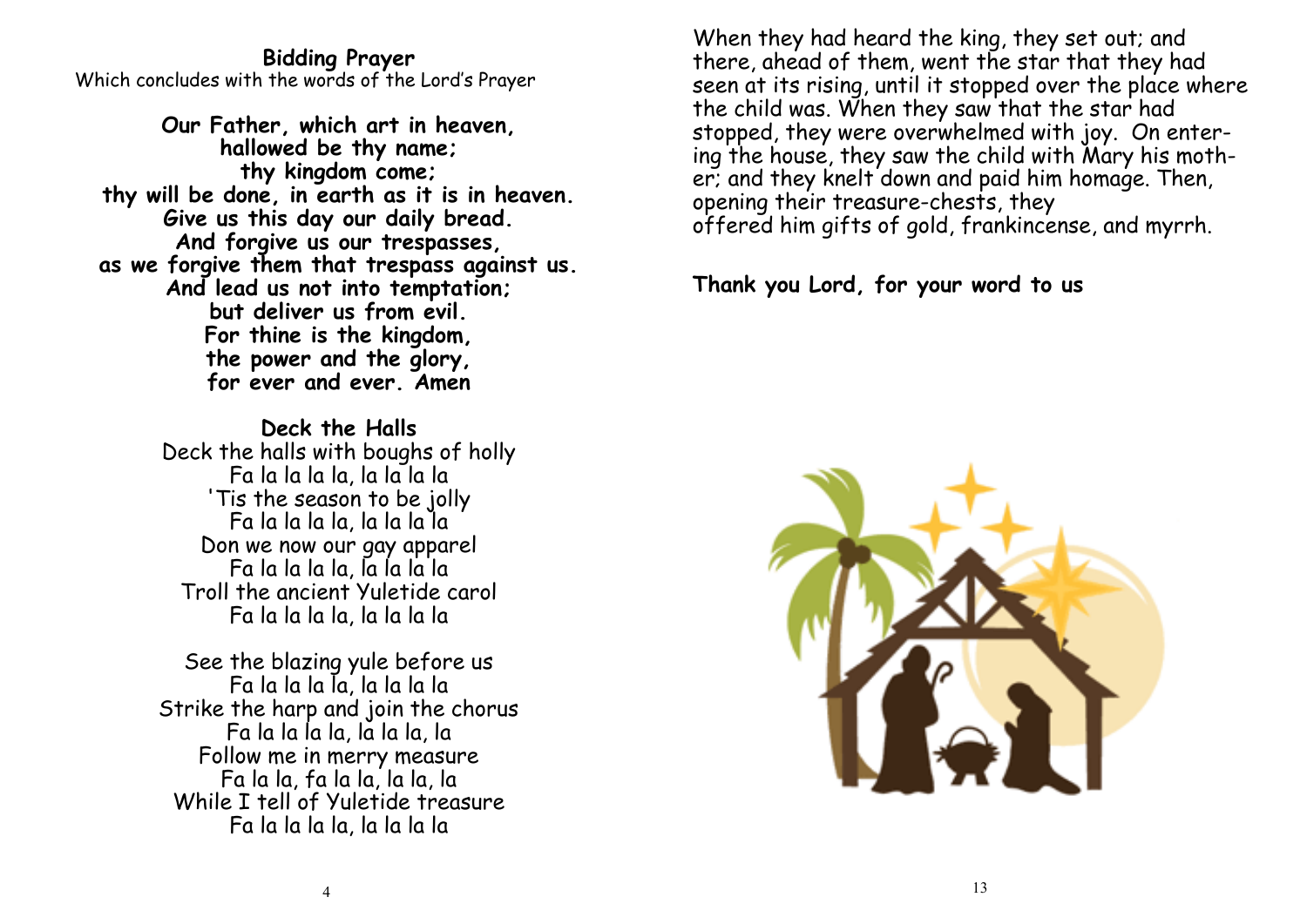### 4th Reading  $\sim$  Matthew 2: 1-11 **The visit of the Wise Men**

In the time of King Herod, after Jesus was born in Bethlehem of Judea, wise men from the East came to Jerusalem, asking,

'Where is the child who has been born king of the Jews?

For we observed his star at its rising, and have come to pay him homage.'

When King Herod heard this, he was frightened, and all Jerusalem with him; and calling together all the chief priests and scribes of the people, he inquired of them where the Messiah was to be born. They told him,

'In Bethlehem of Judea; for so it has been written by the prophet: "And you, Bethlehem, in the land of Judah, are by no means least among the rulers of Judah, for from you shall come a ruler who is to shepherd my people Israel."'

Then Herod secretly called for the wise men and learned from them the exact time when the star had appeared. Then he sent them to Bethlehem, saying,

'Go and search diligently for the child; and when you have found him, bring me word so that I may also go and pay him homage.'

Fast away, the old year passes Fa la la la la, la la la la Hail the new, ye lads and lasses Fa la la, la la la, la la la Sing we joyous all together, Heedless of the wind and weather Fa la la la la, la la la la

Deck the halls with boughs of holly Fa la la la la, la la la la 'Tis the season to be jolly Fa la la la la, la la la la Don we now our gay apparel Fa la la la la, la la la la Troll the ancient Yuletide carol Fa la la la la, la la la la (Welsh Traditional Carol)

### 1st Reading ~ Isaiah Chapter 11 **A shoot from the root of Jesse**

A shoot shall come out from the stock of Jesse, and a branch shall grow out of his roots. The spirit of the Lord shall rest on him, the spirit of wisdom and understanding, the spirit of counsel and might, the spirit of knowledge and the fear of the Lord. His delight shall be in the fear of the Lord. He shall not judge by what his eyes see, or decide by what his ears hear; but with righteousness he shall judge the poor, and decide with equity for the meek of the earth;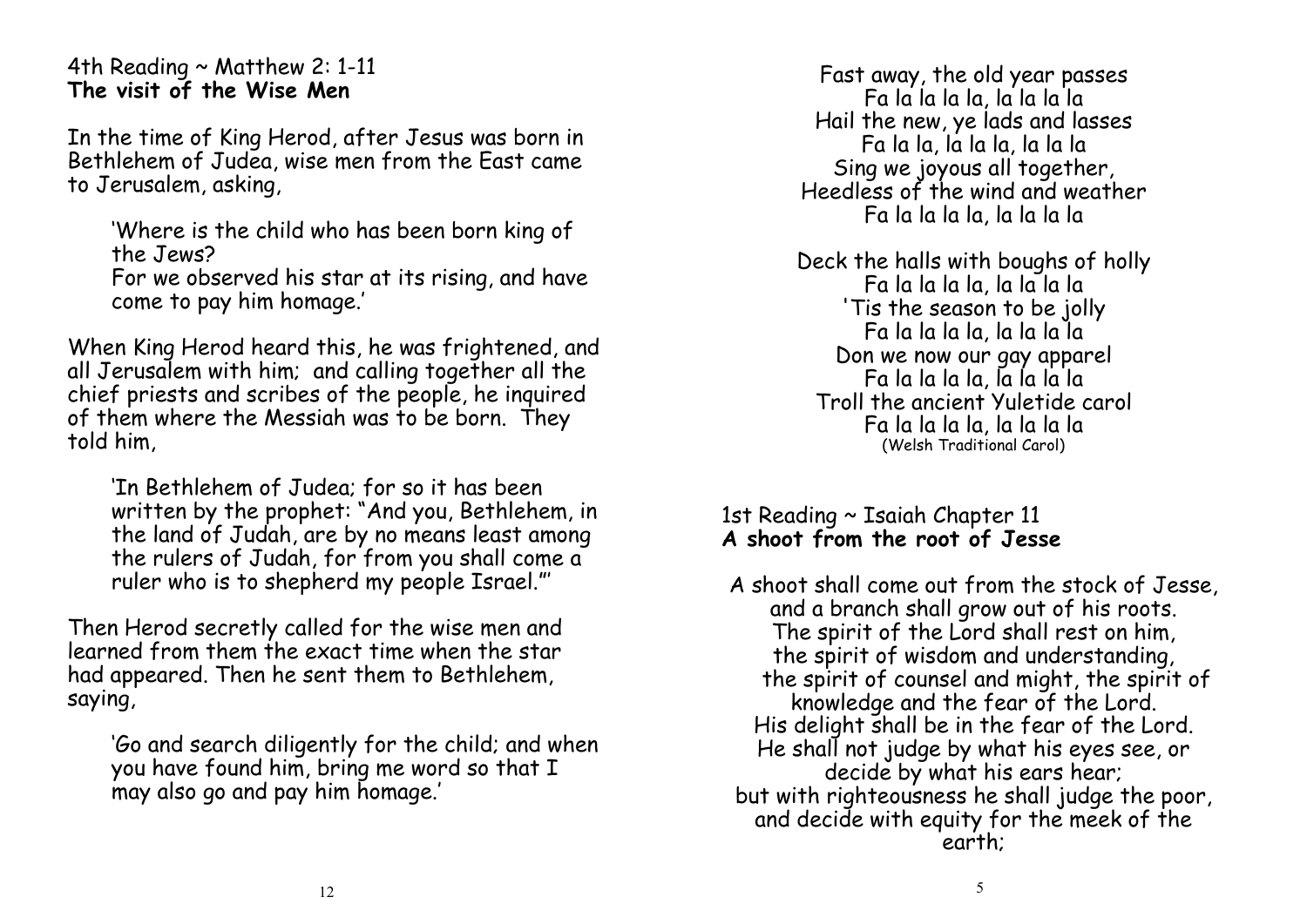he shall strike the earth with the rod of his mouth, and with the breath of his lips he shall kill the wicked. Righteousness shall be the belt around his waist, and faithfulness the belt around his loins. The wolf shall live with the lamb, the leopard shall lie down with the kid, the calf and the lion and the fatling together, and a little child shall lead them.

The cow and the bear shall graze their young and shall lie down together; and the lion shall eat straw like the ox. The nursing child shall play over the hole of the asp, and the weaned child shall put its hand on the adder's den. They will not hurt or destroy on all my holy mountain; for the earth will be full of the knowledge of the Lord as the waters cover the sea.

**Thank you Lord, for your word to us**

**Address**: Rev'd. Carolyn Tibbott Vicar of Broomfield

### **Hark the Herald Angels Sing**

Hark! The herald angels sing, "Glory to the newborn King! Peace on earth and mercy mild, God and sinners reconciled." Joyful, all ye nations rise, Join the triumph of the skies, With th'angelic host proclaim: "Christ is born in Bethlehem." Refrain: *Hark! The herald angels sing, "Glory to the newborn King!"*

> Christ by highest heav'n adored, Christ the everlasting Lord! Late in time behold Him come, Offspring of a Virgin's womb. Veiled in flesh the Godhead see, Hail the incarnate Deity, Pleased as man with man to dwell, Jesus, our Emmanuel. Refrain

Hail the heav'n-born Prince of Peace! Hail the Son of Righteousness! Light and life to all He brings, Ris'n with healing in His wings. Mild He lays His glory by, Born that man no more may die, Born to raise the sons of earth, Born to give them second birth. Refrain

Charles Wesley,George Whitefield, Martin Madan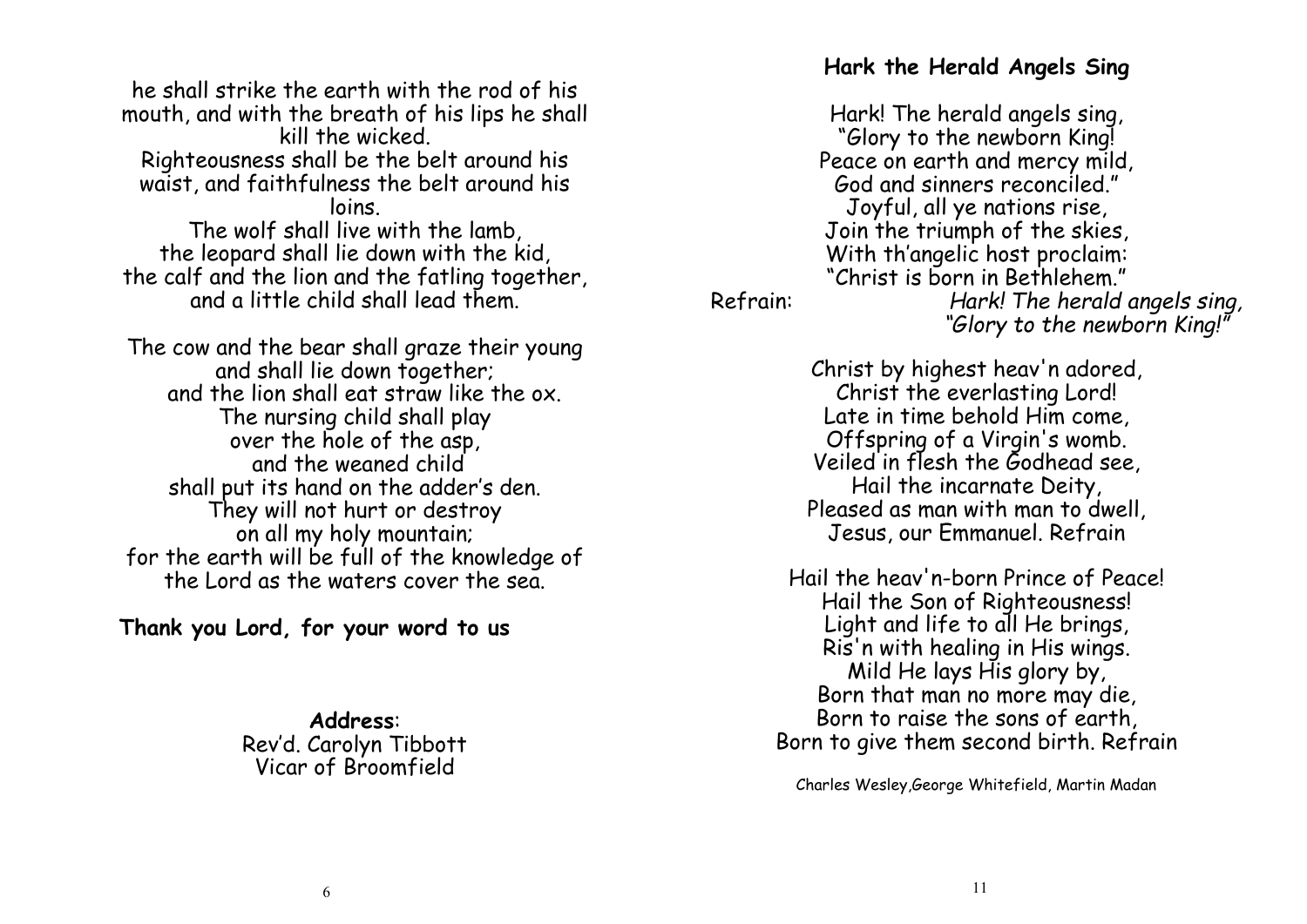### 3rd Reading Luke 2: 8-16 **The Shepherds and the Angels**

In that region there were shepherds living in the fields, keeping watch over their flock by night. Then an angel of the Lord stood before them, and the glory of the Lord shone around them, and they were terrified. But the angel said to them,

'Do not be afraid; for see—I am bringing you good news of great joy for all the people: to you is born this day in the city of David a Saviour, who is the Messiah, the Lord. This will be a sign for you: you will find a child wrapped in bands of cloth and lying in a manger.'

And suddenly there was with the angel a multitude of the heavenly host, praising God and saying,

'Glory to God in the highest heaven, and on earth peace among those whom he favours!'

When the angels had left them and gone into heaven, the shepherds said to one another, 'Let us go now to Bethlehem and see this thing that has taken place, which the Lord has made known to us.'

So they went with haste and found Mary and Joseph, and the child lying in the manger.

**Thank you Lord, for your word to us**

# **The First Christmas by Marian Swinger**

It never snows at Christmas in that dry and dusty land. Instead of freezing blizzards, there are palms and drifting sands, and years ago a stable and a most unusual star and three wise men who followed it, by camel, not by car, while, sleepy on the quiet hills, a shepherd gave a cry. He'd seen a crowd of angels in the silent starlit sky. In the stable, ox and ass stood very still and calm and gazed upon the baby, safe and snug in Mary's arms. And Joseph, lost in shadows, face lit by an oil lamp's glow

stood wondering, that first Christmas Day, two thousand years ago